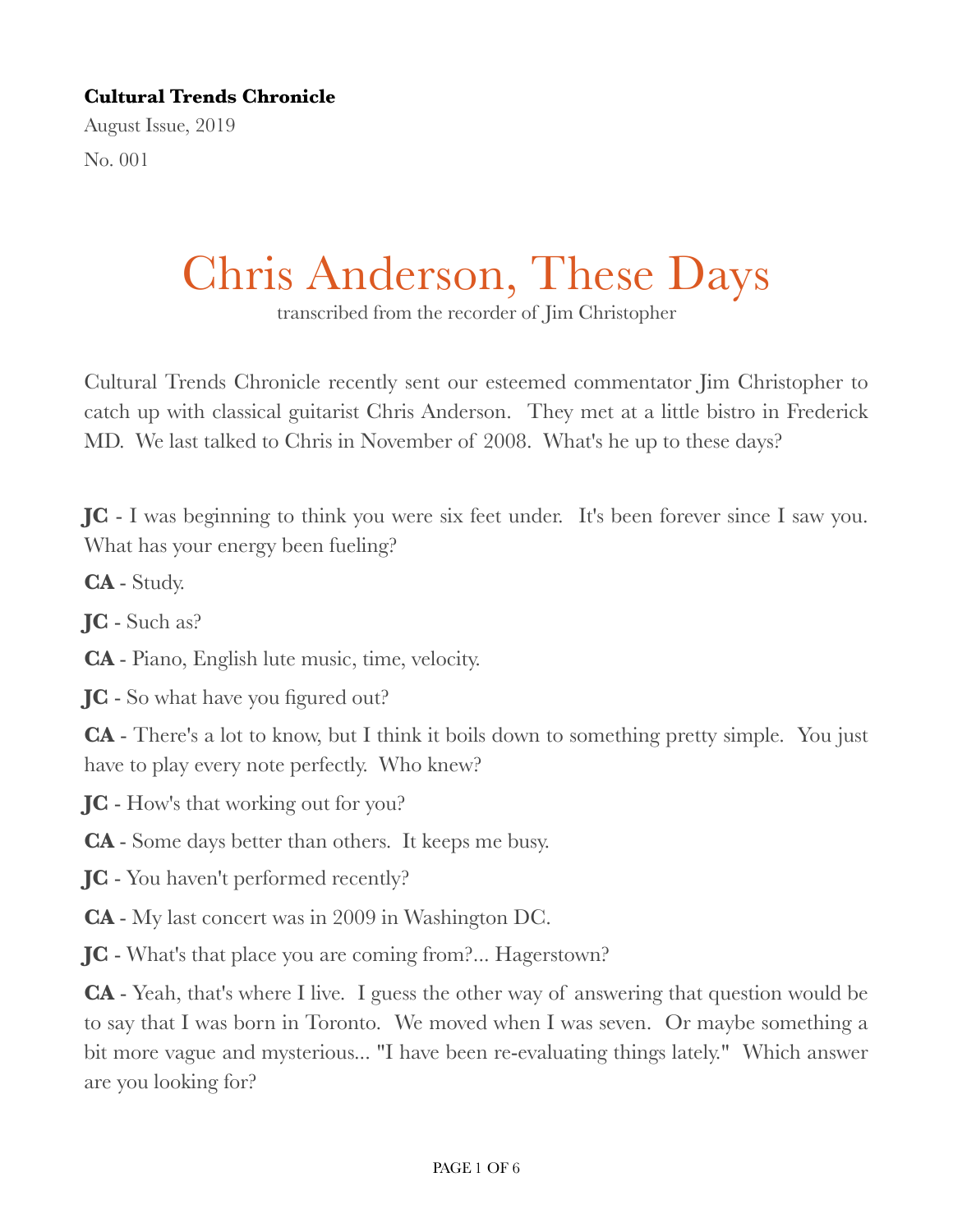**JC** - That explains it.

**CA** - What?

**JC** - The coming and going. Must be a Toronto thing.

**CA** - What?

**JC** - That classical guy... Gould something?

**CA** - Glen Gould, the piano wizard? I'm not a fan of his Bach but, wow, it's amazing to hear him play.

**JC** - Yeah. He was from Toronto. He was huge. TV appearances, signed contract with Columbia records, concerts all around the world. He walked away from performing at the height of a massive career.

**CA** - At the age of 35. He kept on recording. And he got interested in producing movies.

**JC** - What's that about?

**CA** - Probably a couple of things. He mentioned in interviews that performing made him feel like a "Carnival Barker"... and that the recording industry would make recitals unnecessary as we know them. He was wrong about that of course.

**JC** - How about the Carnival Barker thing? Was he wrong about that too?

**CA** - Though don't you think that YouTube videos might make recitals less relevant? I have seen some really interesting, well done, intimate ones lately. They are short which is good for shrinking attention spans, visually interesting, good sound, you can watch them in your puppy pants. Seems like the bus is headed in that direction.

**JC** - What about the Carnival Barker thing ?

**CA** - Well, ...the required level of shameless self-promotion has really blown up over the last few years. That's for certain. It's amazing what you have to do to break through the noise. It's even more amazing what's tolerated... or expected. For a private type of guy, I confess that it makes me uncomfortable sometimes. It would be easier on me if I was promoting someone else... That and I get ugly when I play.

**JC** - What?

**CA** - I get ugly... when I play. You know. Make faces and stuff.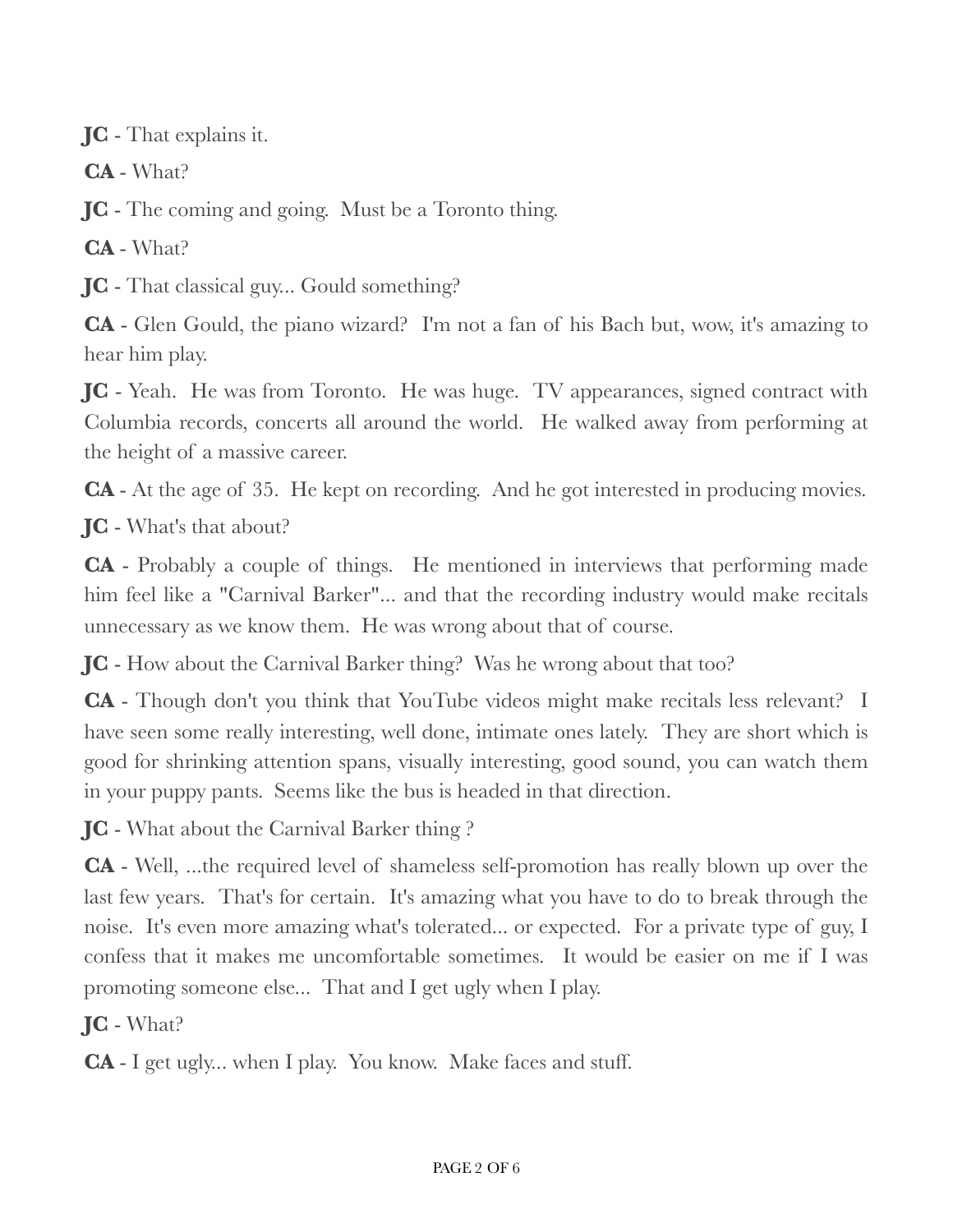**JC** - You've seen videos of that English guy? And the cello player?

**CA** - Yeah. But it makes me ugly man.

**JC** - Just own it. What about the guitar makes it tough to walk out on a stage?

**CA** - You have got to be pretty full of yourself to think that whatever it is you are selling is worth an hour of someone's undivided attention. It's a leap of faith to step out in front of a crowd by yourself. Maybe not so much as a piano player, but you would have to be nuts to walk out there with nothing more than a guitar.

**JC** - You've done that dozens of times.

**CA** - Exactly. The volume level and the limited amount of dynamic range and can make it tough.

**JC** - Whatever. You have heard of amplification haven't you? Too bad you are not performing, you could try it.

**CA** - Hey, hold on. We are supposed to be here today to discuss the fact that I want to start to perform again, not that I stopped performing 10 years ago. And yes, I have started to use amplification... well I never did when I started performing, than I did for awhile, then I *really* never did, and now I do again... let's call it "Sound Re-Enforcement".

**JC** - OK. How does that work?

**CA** - If you are playing outdoors, you need to Amplify it. Just make it louder. Probably a bunch louder. But in a concert room, you can increase the volume just to around that of a mid-size grand piano. Probably not even that much. The sound of the guitar itself should not be overwhelmed, just augmented. That's "Sound Re-enforcement."

**JC** - What else is involved?

**CA** - The trickiest part is the placement of the microphone. That will vary from room to room. But if you are using a well placed condenser mic, a quiet amp, and the right type of speakers, you can get pretty close to a "flat response", meaning the color or tone of the guitar should not change at all. The sound of the instrument just becomes... bigger.

**JC** - So exactly how is it that your past audiences have even heard you without amplification?

**CA** - Well, here's the thing. I heard Segovia and Bream play halls seating 2,000 people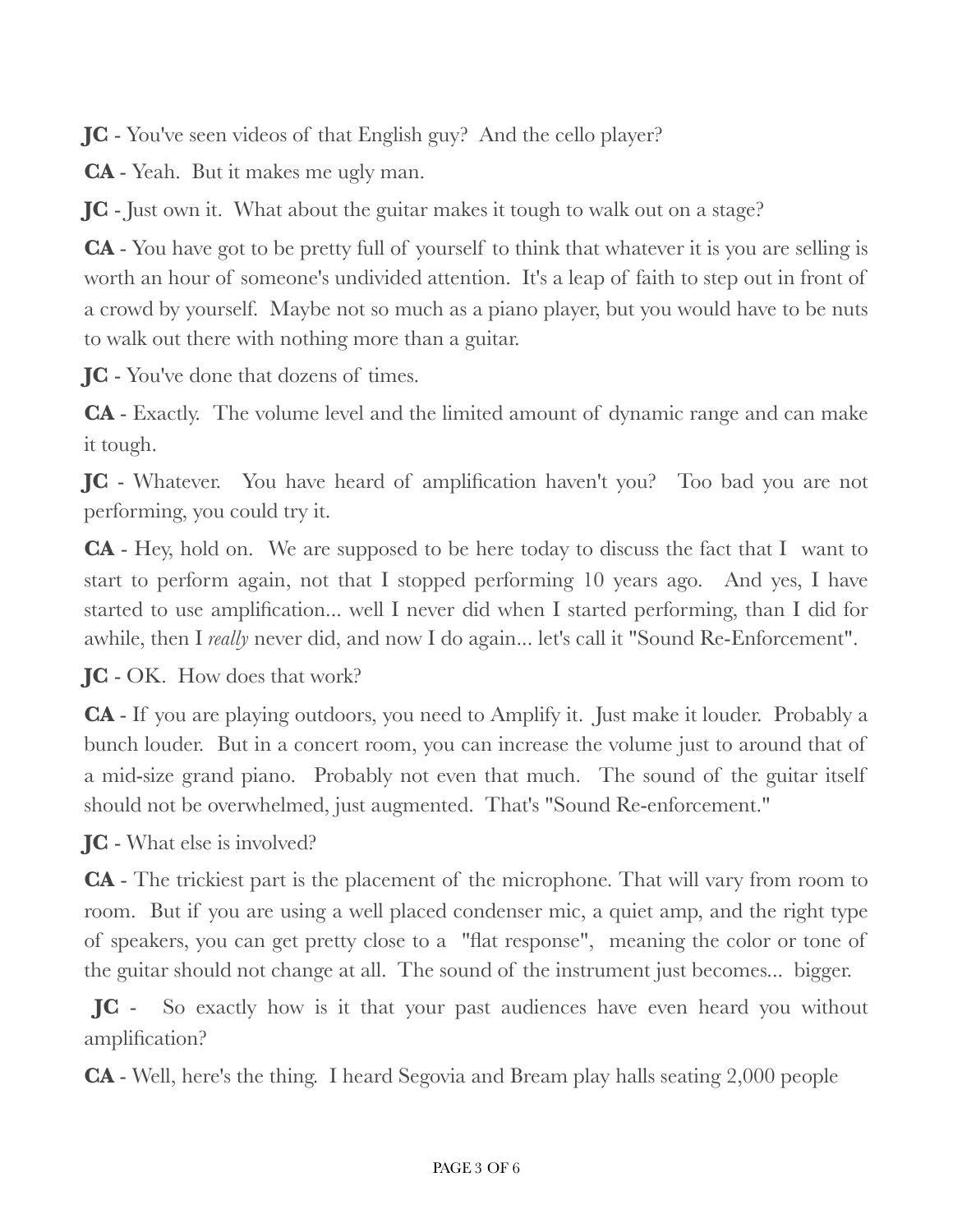about a half dozen times. They of course never used any sort of amplification. Two minutes after they started, it sounded like they were playing right beside you. The mind fools you. Psycho-acoustic stuff.

## **JC** - Really?

**CA** - Many classical guitarists make the mistake of thinking that the way to fill a hall with your sound is to play really loud. That's kinda sorta true but actually, the real trick to hitting the back wall of the hall with your sound is to play with a big, fat, absolutely pure tone. Round, symmetrical sound waves travel farther. Angular, distorted sound waves die 30 feet out.

And a big, fat pure tone is very important when using a microphone. Garbage in, garbage out. If your sound has flaws that distance helps to mask, they will pop out like a sore thumb through a speaker.

**JC** - I hadn't thought about that.

**CA** - From my very selfish point of view, the audience hearing the music is not the issue that gets corrected with Sound Re-enforcement. To deliver a truly artistic musical performance that is worth the audience's time and money, I have to be able to get my head lost in an envelope of sound. I shape the sound, drive the emotional character and feel of the piece, and very importantly, I need to be able to focus on what I am doing and what comes next. Not to complain, but there are a boat load of notes to remember.

When I am in a beautiful sounding room, it's a really thrilling experience to play there, and the guitar can sound really fine just as it comes. There are not many things I have found that top playing a concert in a great sounding room. But from many stages, if not most stages, it just feels like I am playing in a shoebox filled with cotton balls. The sound just doesn't come back to you. It's no fun when you are working a room like that.

**JC** - Do you like sounding louder?

**CA** - The ironic, big unintended consequence from using Sound Re-enforcement is that it gives you the freedom to play quietly. From a purely objective musical point of analysis, an unamplified classical guitar has a volume range of pianissimo to piano, really soft to soft. With a lot of work, the best players can push that up to a mezzoforte, which is loud enough to be easily heard, but not actually loud. Let's call it your normal speaking voice.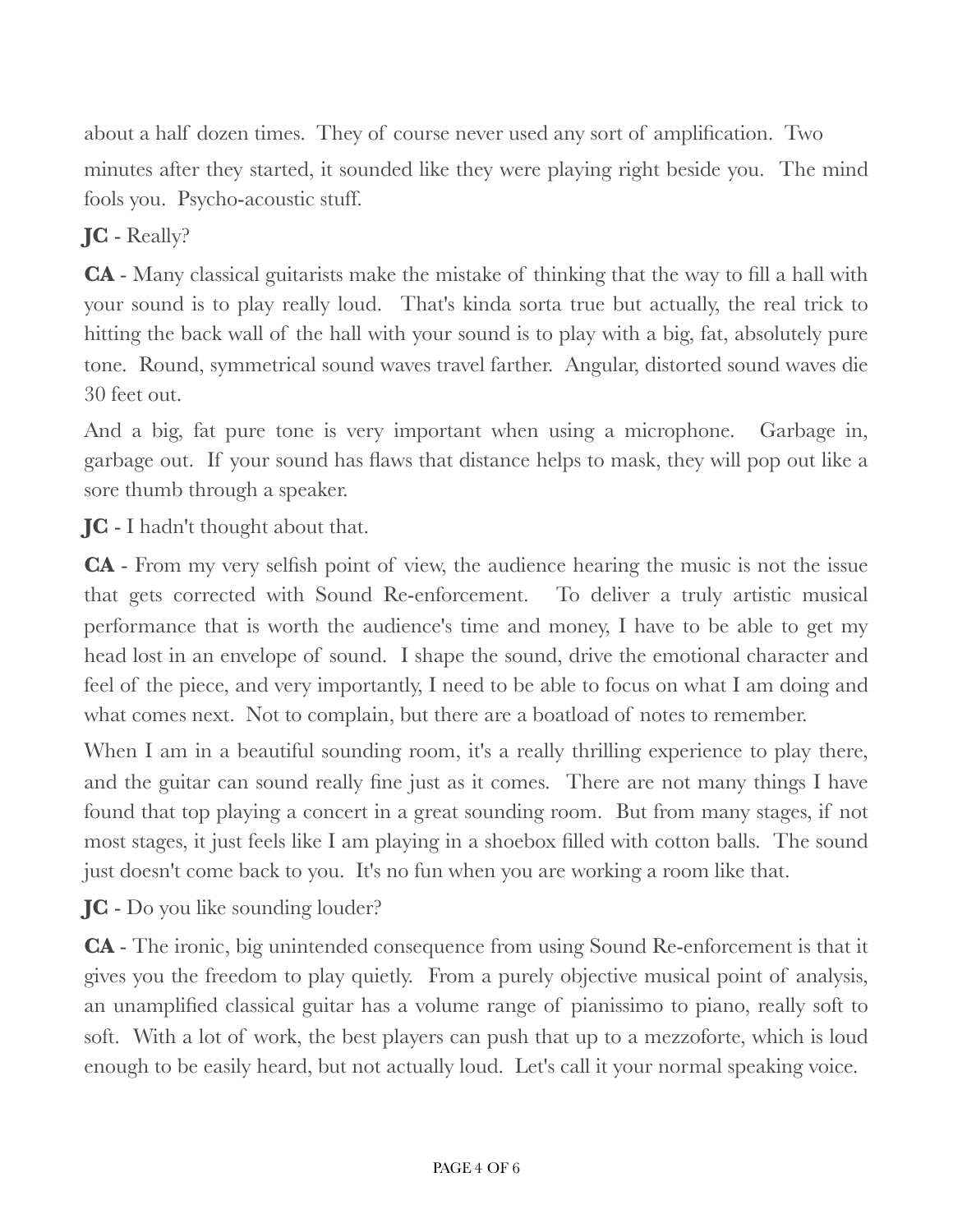That being the case, when you are performing on stage without a mic in sight, for practical reasons you are almost always in the mezzoforte volume area at the top of the guitar's volume capacity. Relative to that volume level, a pianissimo can make for a risky, inaudible destination. Sections of music demanding contrasting loud and soft volumes can become flat and uninteresting to the listener. And any attempt at a genuine forte is likely to result in noise generated by nails and/or the strings hitting the frets.

With Sound Re-enforcement, the guitar's natural unforced volume can become the mezzoforte musicians expect. That gives you enough "headroom" left for actual fortes and the pianissimos can be appropriately colored without getting lost in the air. It's actually been a ton of fun experimenting with it over the last couple of months.

**JC** - So your next recital at the local church... you arrive with stacks of Marshall amps or what? All those speakers must look a little odd.

**CA** - Not at all. The technology has evolved. I have a mind-blowing little unit about twice the size of a six pack. It really packs a punch. 60 watts and one 8" speaker. It's all black, visually unobtrusive to say the least. It fits in a little shoulder bag. I could get on a bus midtown in NYC with this thing over my shoulder. I'd have an arm free for my guitar and the other arm for a bag for the Mic and accessories. Ride down to 13th street and do a gig. Uber back to the home base afterwards. No problem.

And I like it because it's a single speaker. I find speakers on each side of the stage to be confusing. One guitar should come from a single sound source. I like one speaker right beside me as I play. Behind me is even better if the room isn't prone to feedback.

**JC** - You thought of all this?

**CA** - I'm not that smart. I rarely have an original thought. I just edit and rearrange info. I saw John Williams use Sound Re-enforcement really well 25 years ago, and then again about ten years ago. Obviously everything about electronics changes constantly, but he was using equipment that was available at the time to achieve really solid results. In my mind, he has set the bar in this area, but it's easier now. And I think audiences have gotten to the point that they not only tolerate it, they expect it, and enjoy it. From an artistic point of view, the job is to make it an extension of your instrument. You have to use it with intention.